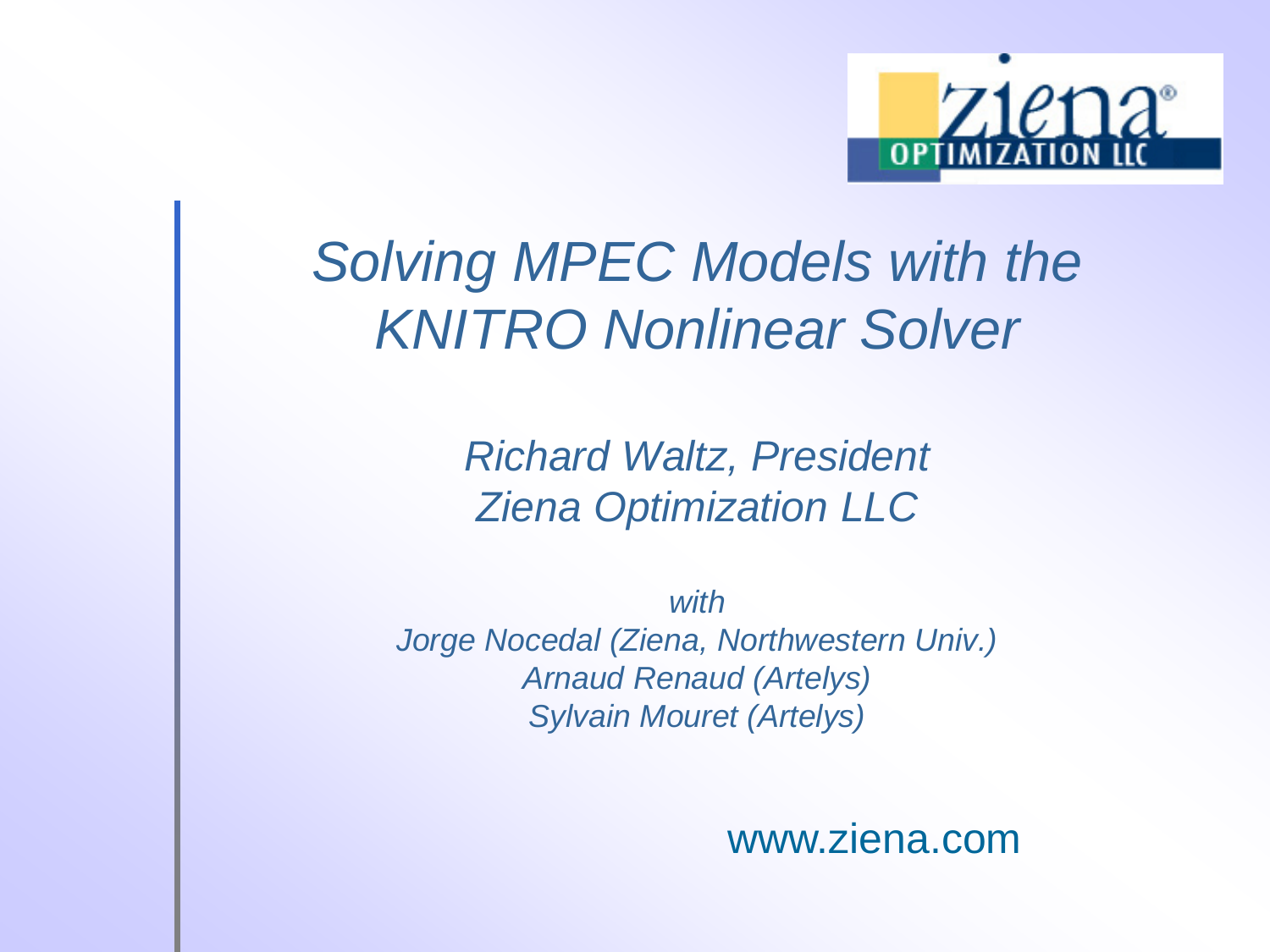- 1. KNITRO Short Introduction
- 2. What Are MPECs and Why Are They Useful?
- 3. Application in OPF Models (faster alternative to MIP)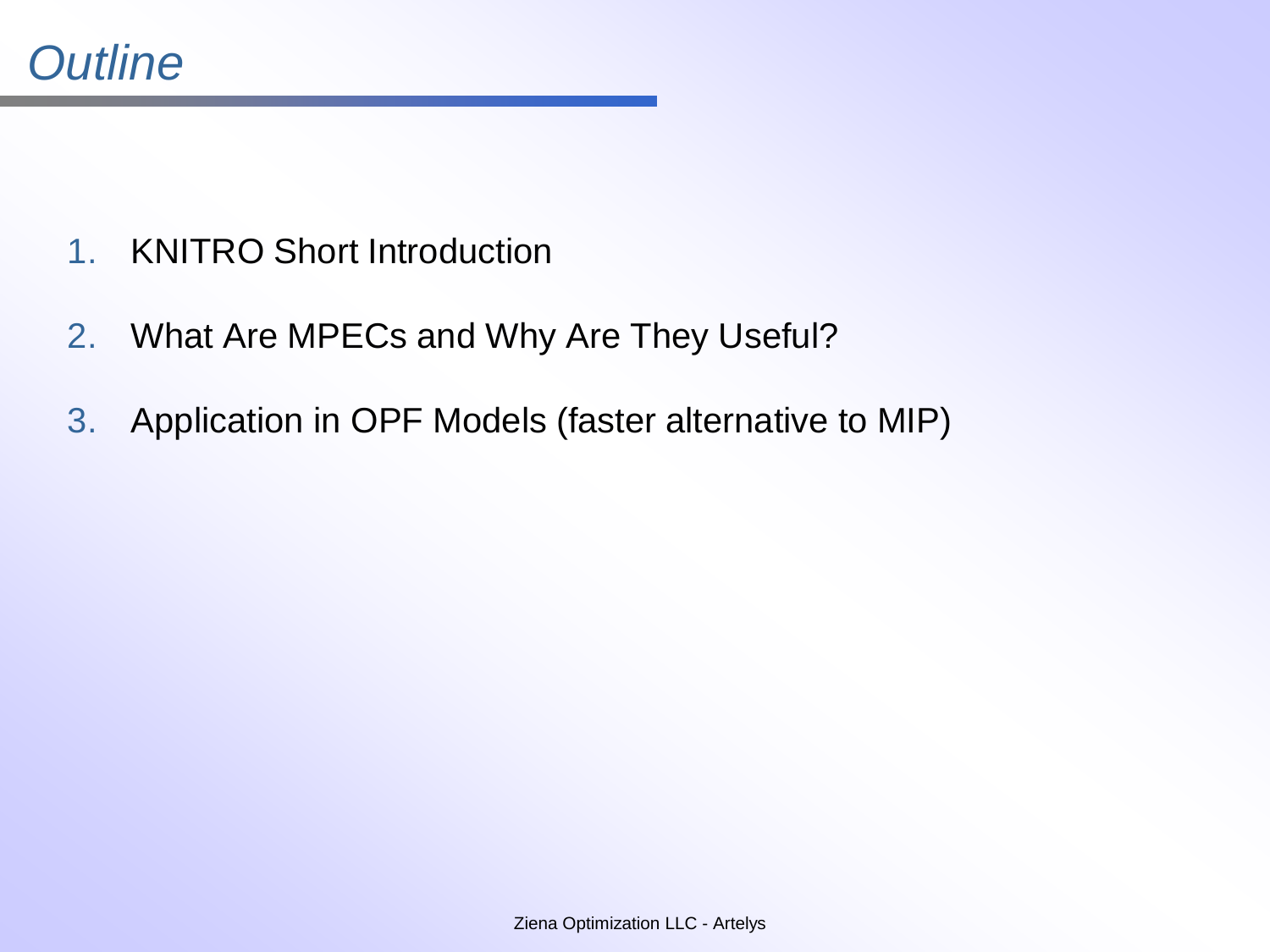### *The KNITRO solver (in a nutshell)*

Ziena Optimization LLC - Artelys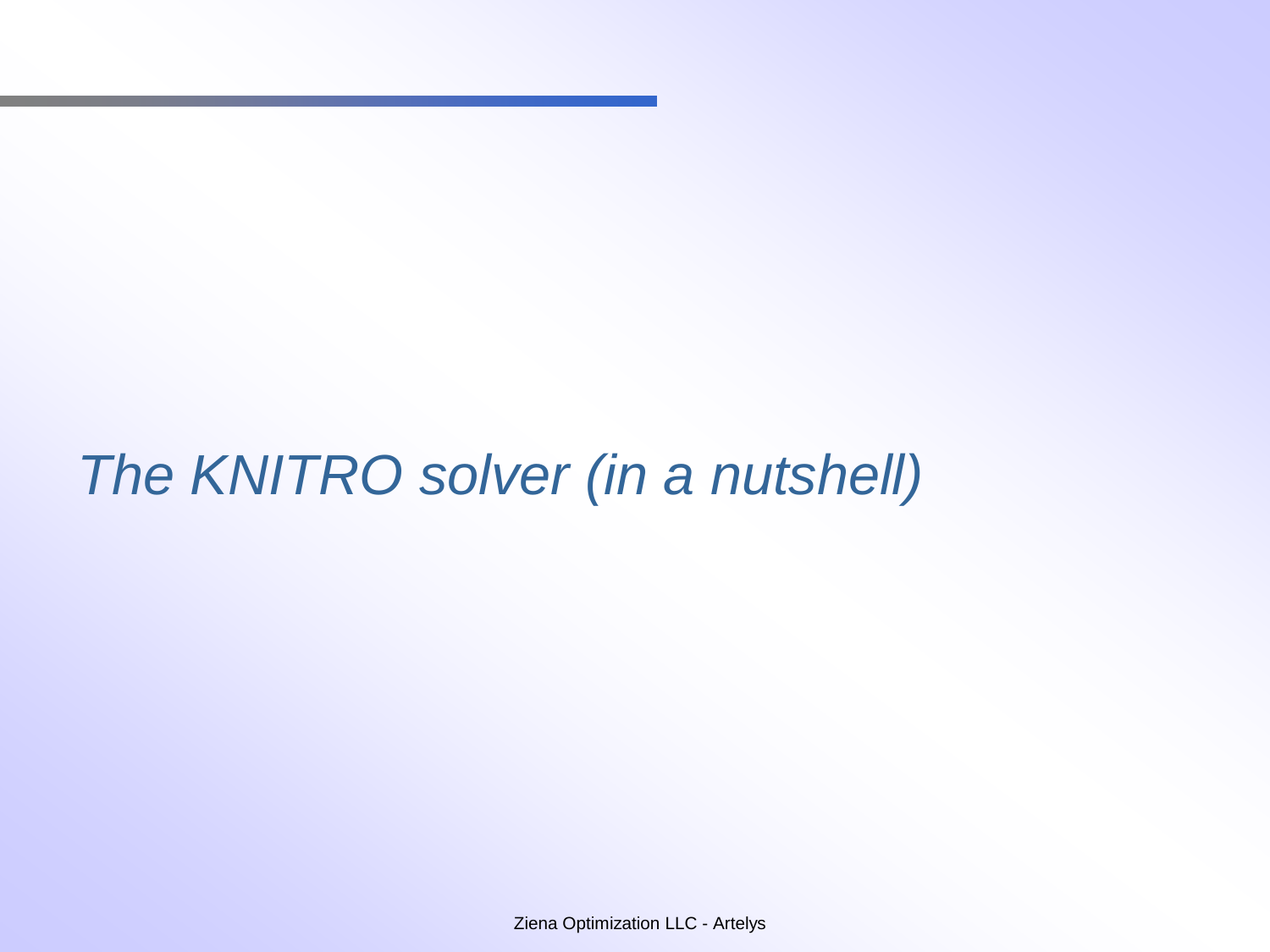KNITRO is a *commercially supported* optimization toolbox with a focus on solving largescale nonlinear optimization problems.

Developed by Ziena Optimization LLC since 2001, distributed/supported by Artelys

Key features

- Active-set and interior-point/barrier algorithms for continuous optimization
- MINLP algorithms and complementarity constraints for discrete optimization
- Parallel multi-start heuristic for global optimization of non-convex problems
- Other notable features:
	- presolver, crossover, run all algorithms in parallel, derivative approximations, fast infeasibility detection
	- tuner (coming soon in 9.0)

Supported interfaces

- C/C++, Java, Fortran, Python
- **AMPL, AIMMS, GAMS**
- **MATLAB**

Supported platforms: Windows 32-bit, 64-bit, Linux 64-bit, Mac OS X 64-bit

Widely used in academia and industry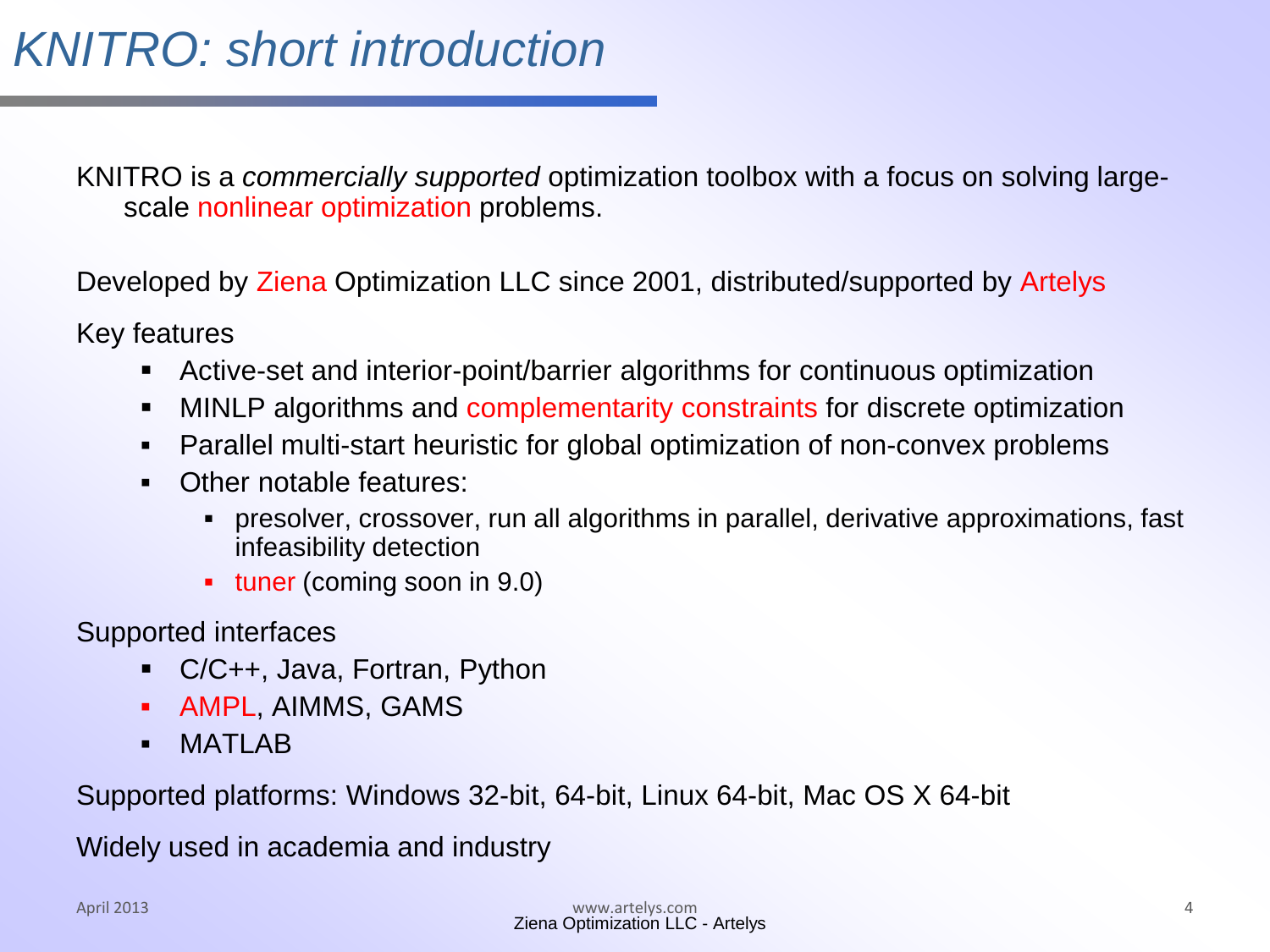# *Mathematical Programs with Equilibrium Constraints (MPEC)*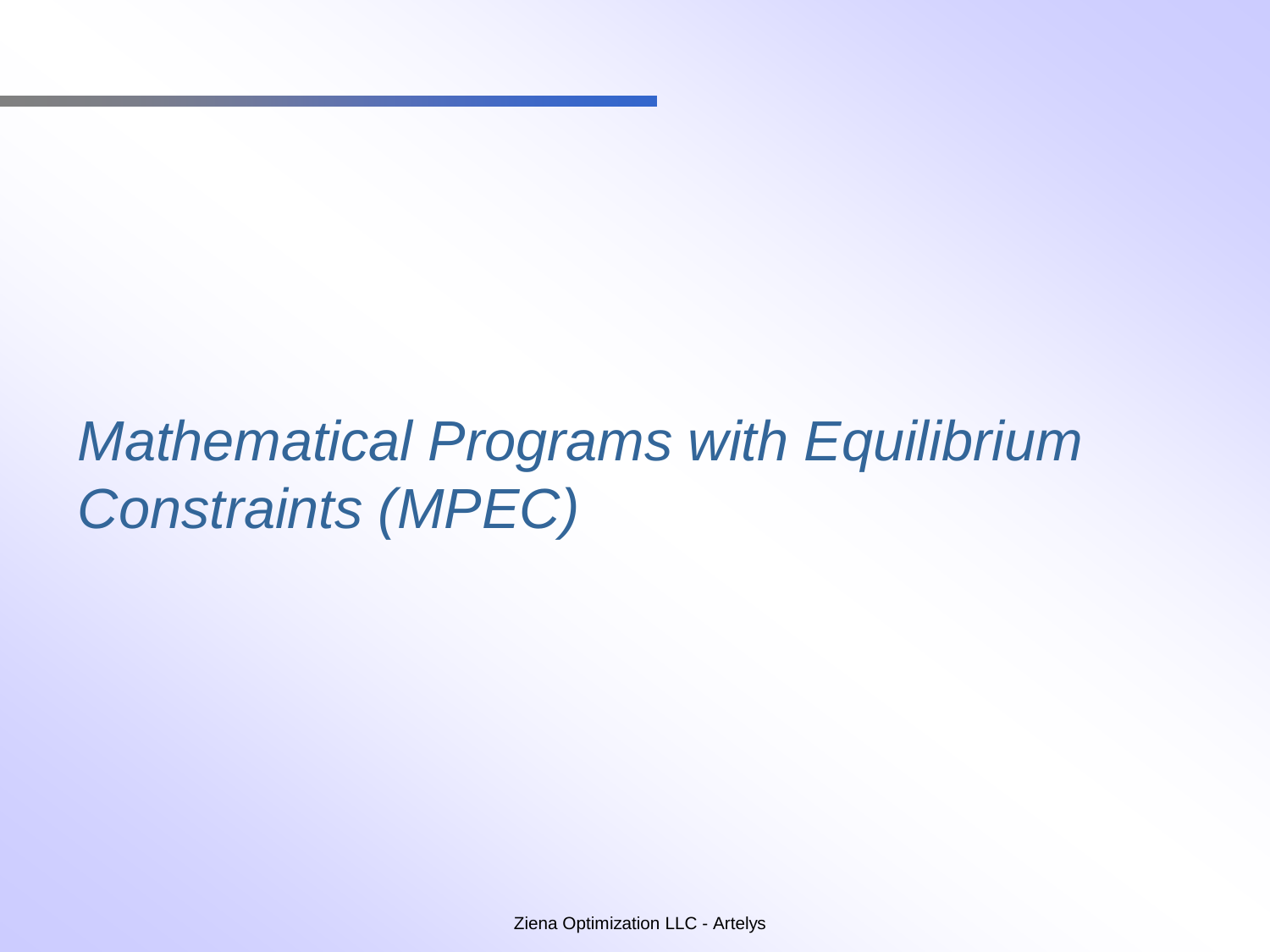*Mathematical Program w/ Equilibrium Constraint (MPEC)*

**M**ath **P**rogramming with **E**quilibrium **C**onstraints aka: Complementarity Constraints (MPCC)

$$
\min f(x)
$$
  
s.t.  $g(x) \ge 0$   

$$
h(x) = 0
$$
  

$$
0 \le x_1 \perp x_2 \ge 0
$$

Applications:

- Strategic bidding
- Economic models
- Contact problems
- Traffic equilibrium
- Disjunctive conditions

The complementarity condition means  $x_1 \ge 0, x_2 \ge 0$  and either  $x_1 = 0$  or  $x_2 = 0$  (equivalently,  $x_1 x_2 = 0$ )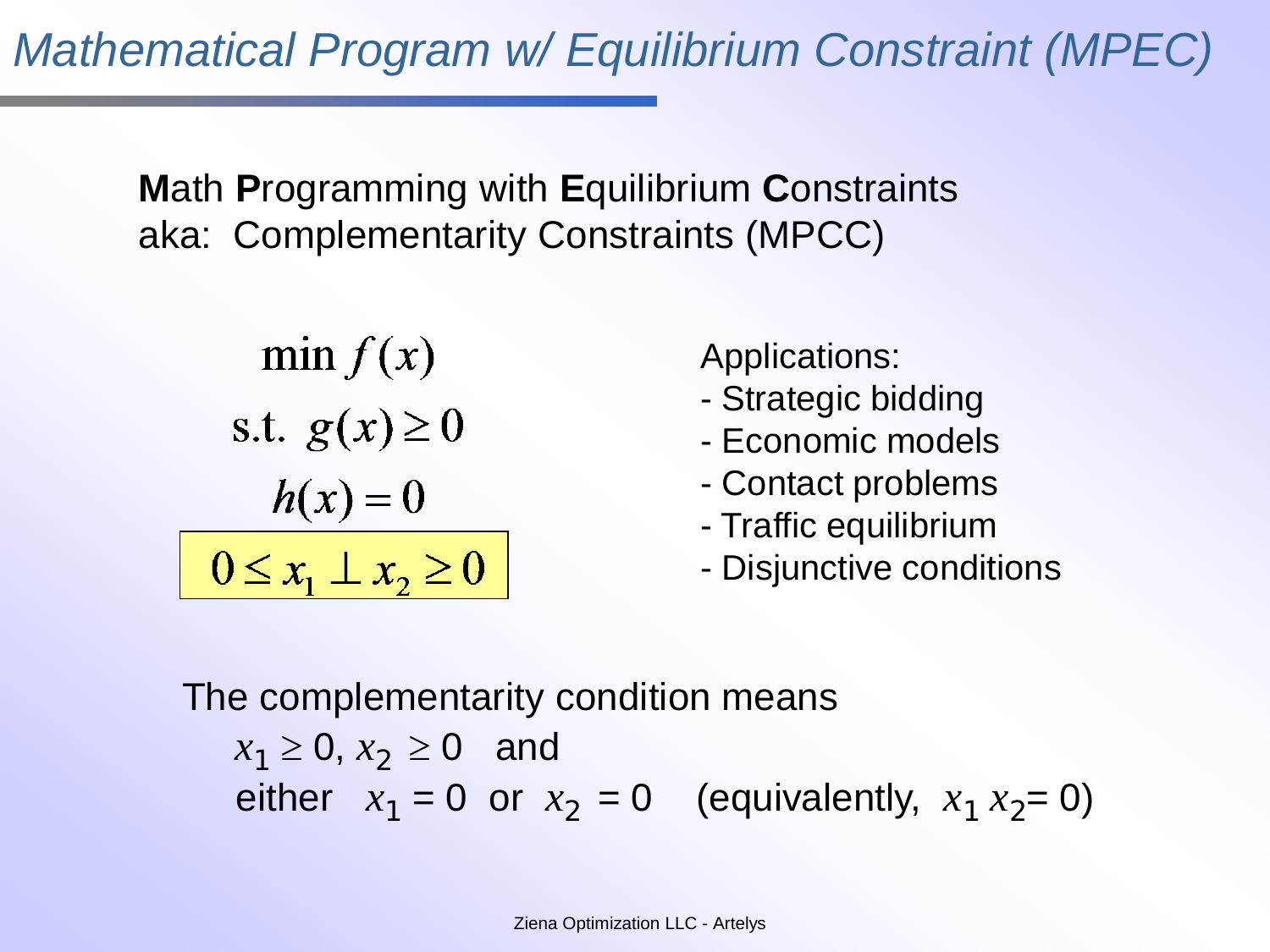# *Why is MPEC Hard?*



 Optimality conditions for NLP *assume* constraints satisfy some nice conditions (*constraint qualification*); *Constraint qualifications do not hold for MPECs*

- $\triangleright$  No interior path for interior-point methods
- Inconsistent constraint linearizations for SQP methods
- Unbounded multipliers

Ziena Optimization LLC - Artelys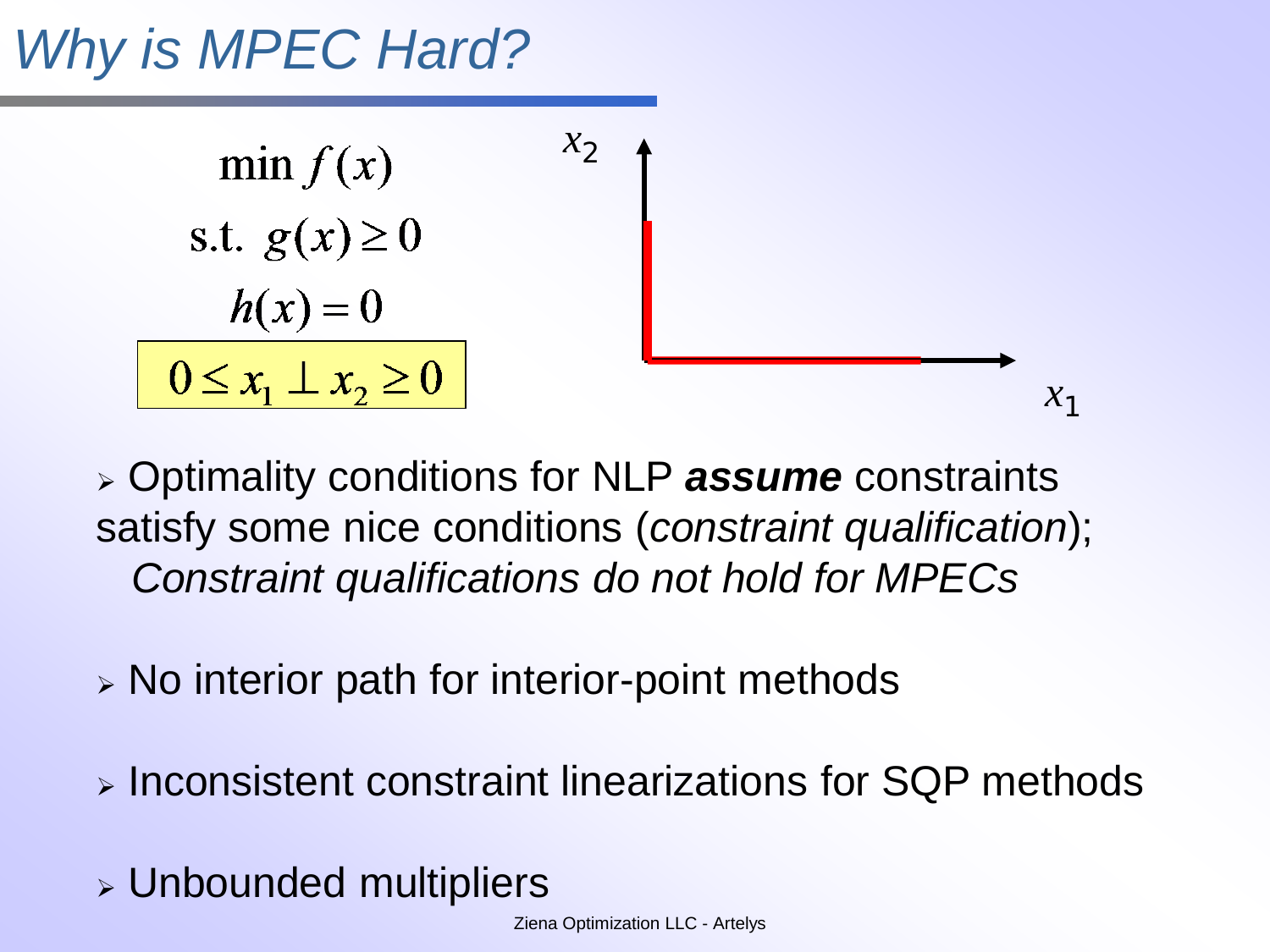# *Why is MPEC Hard ? (example)*

min 
$$
(x-1)^2 + (y-1)^2
$$
  
\n $c_1 = x \ge 0, \quad c_2 = y \ge 0$   
\n $c_3 = xy = 0$   
\n
$$
\nabla c_1 = \begin{pmatrix} 1 \\ 0 \end{pmatrix} \quad \nabla c_3 = \begin{pmatrix} y \\ x \end{pmatrix}
$$



When  $x = 0$ ,  $\nabla c_3 = \alpha \nabla c_1$ 

### Linear dependent constraint gradients at every feasible point!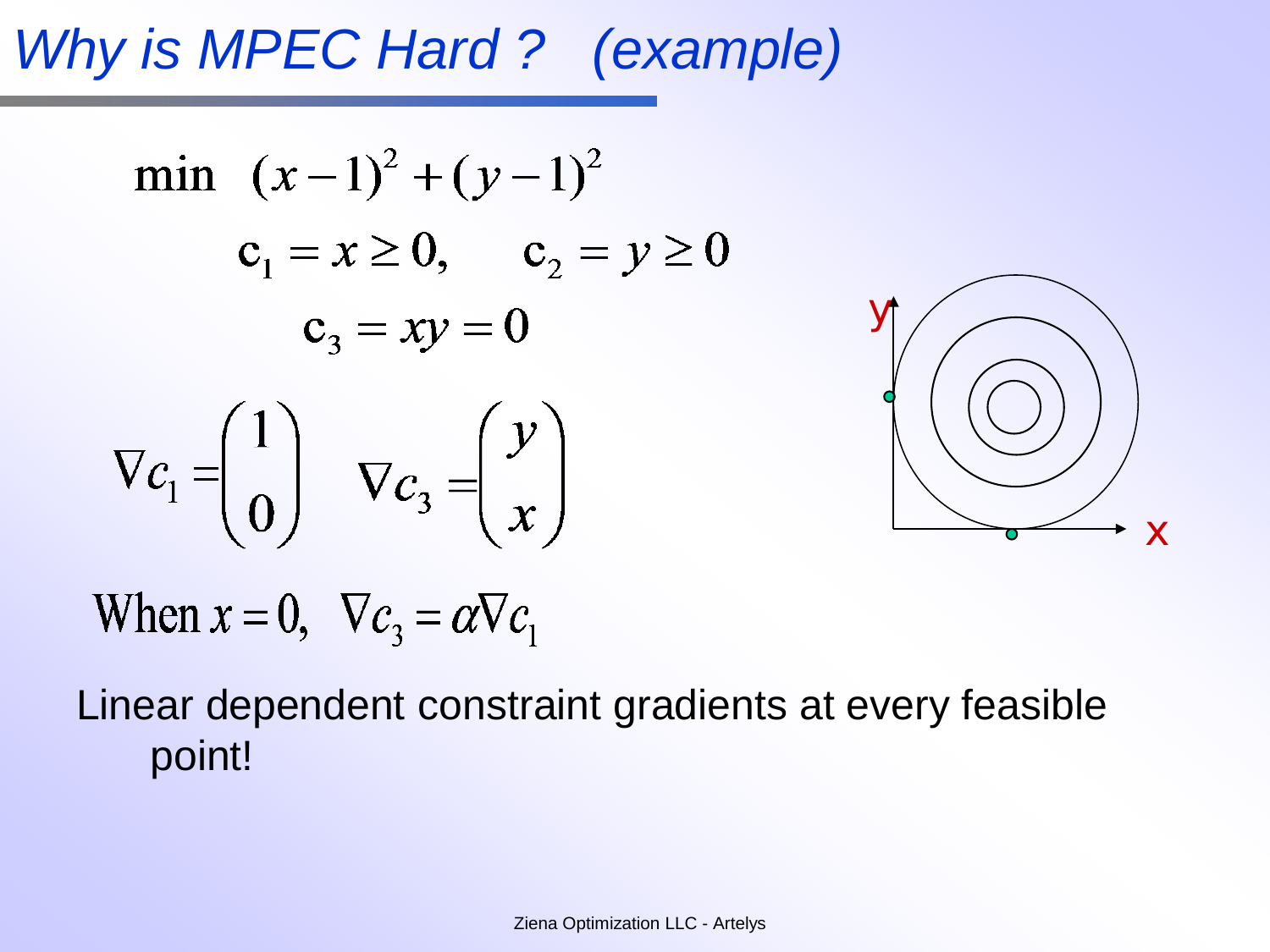# *Why is MPEC Hard (in practice)?*

#### What does this mean in practice?

- Numerical difficulties for the solver (e.g. singular linear systems)
- Challenges identifying solutions (finding multipliers to satisfy KKT conditions)

#### How to deal with it in practice?

- Need to identify and apply special treatment to these constraints
- *Relax*, *regularize* or *penalize* them in some way

Recent research breakthroughs allow reformulation for interior-point solvers via **penalization**

$$
\begin{array}{ll}\n\min f(x) & \min f(x) \frac{1 + \pi x_1^T x_2}{x_1 x_2} \\
\text{s.t. } g(x) \ge 0 & \text{s.t. } g(x) \ge 0 \\
\hline\nh(x) = 0 & h(x) = 0 \\
\hline\n0 \le x_1 \perp x_2 \ge 0 & x_1 \ge 0, x_2 \ge 0\n\end{array}
$$

Ziena Optimization LLC - Artelys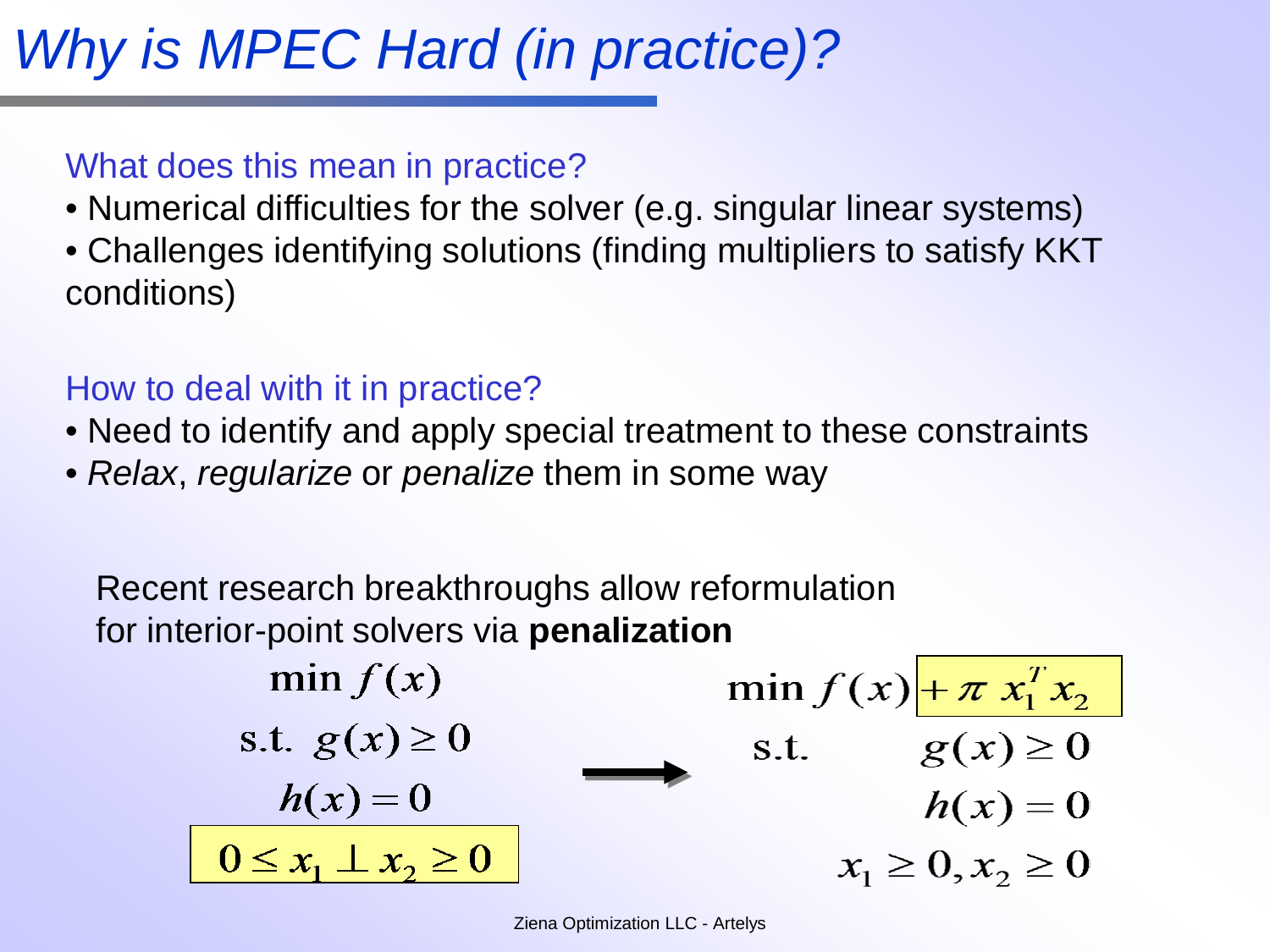### *KNITRO MPEC Benchmarks*

Comparing CPU times on a sample of MPECs Mittelmann Benchmarks (http://plato.asu.edu/bench.html)

| problem           | filter | LOQO | <b>KNITRO</b> |  |
|-------------------|--------|------|---------------|--|
| bem-milanc30-s    | 648    |      |               |  |
| frictionalblock 5 |        |      |               |  |
| frictionalblock 6 |        |      |               |  |
| incid-set1-32     | 147    | 56   | 3             |  |
| incid-set1c-32    | 100    | 50   |               |  |
| incid-set2-32     | 165    | 42   | 2             |  |
| incid-set2c-32    | 99     |      |               |  |
| pack-comp1-32     | 150    |      |               |  |
| pack-comp1c-32    | 15     |      |               |  |
| pack-comp1p-32    | 234    |      |               |  |
| pack-comp2-32     | 301    | 37   |               |  |
| pack-comp2p-32    | 186    |      |               |  |
| pack-rig1-32      | 71     |      |               |  |
| pack-rig1c-32     | 14     |      |               |  |

=======================================

| problem       | filter |    | LOQO KNITRO |
|---------------|--------|----|-------------|
| pack-rig1p-32 | 64     | 29 |             |
| pack-rig2-32  |        |    |             |
| pack-rig2c-32 |        |    | 479         |
| pack-rig2p-32 | 39     |    |             |
| pack-rig3-32  | 65     |    |             |
| pack-rig3c-32 | 15     |    |             |
| siouxfls1     | 90     |    |             |
| siouxfls      | 213    |    |             |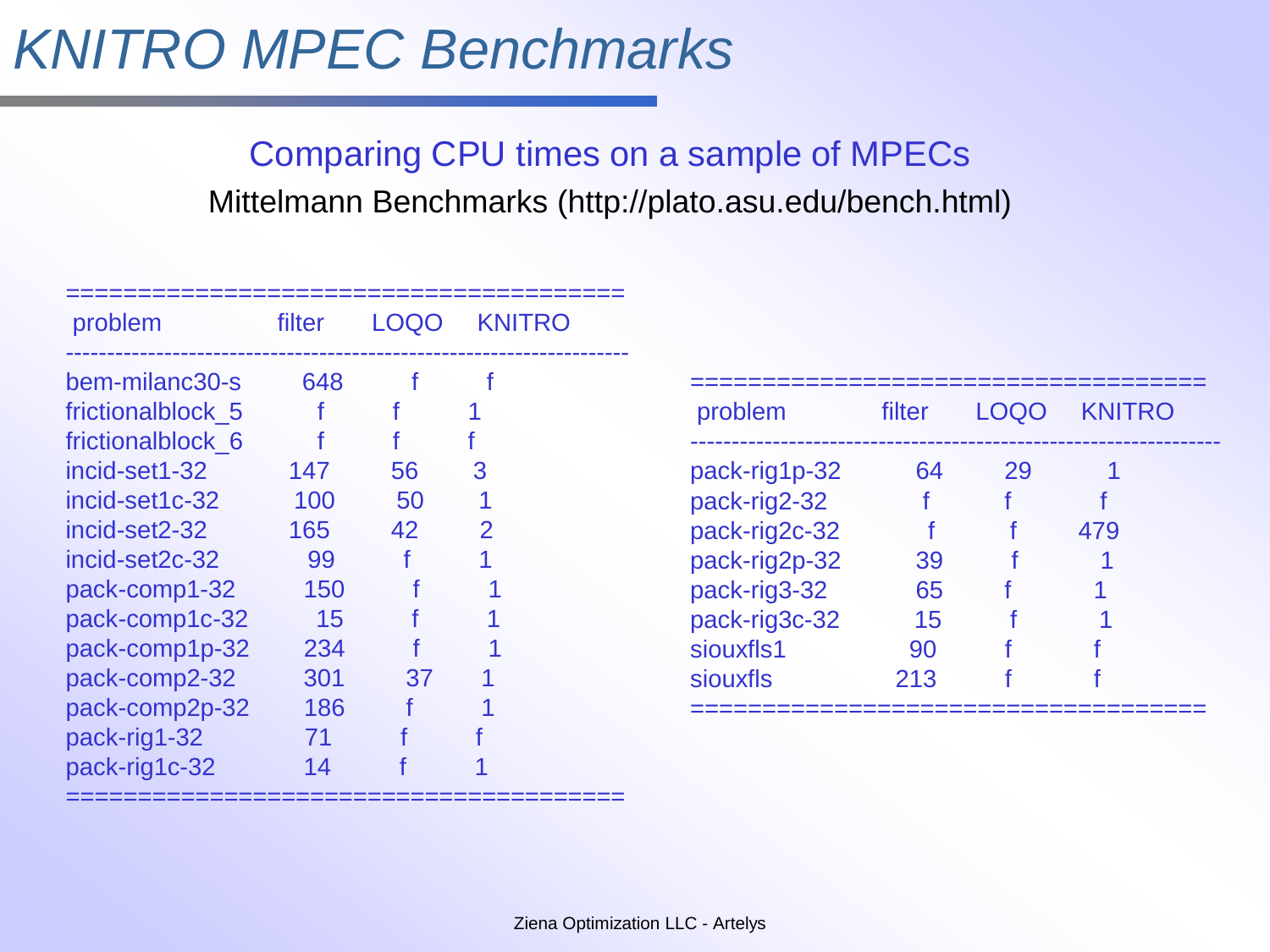## Binary variable: *x=0 or x=1* (disjunction) NLP/MPEC form:

Let *y=x-1* and represent as  $0 \le x \perp y \ge 0$ 

Comparison:

- $\triangleright$  MIP vs. NLP/MPEC
- $\triangleright$  MIP gives global solution (but may be too hard to solve)
- $\triangleright$  NLP/MPEC form creates lots of non-convexity
	- $\triangleright$  Can create many local solutions (and locally infeasible points!)
	- $\triangleright$  ... but can solve quickly (use as heuristic for MIP)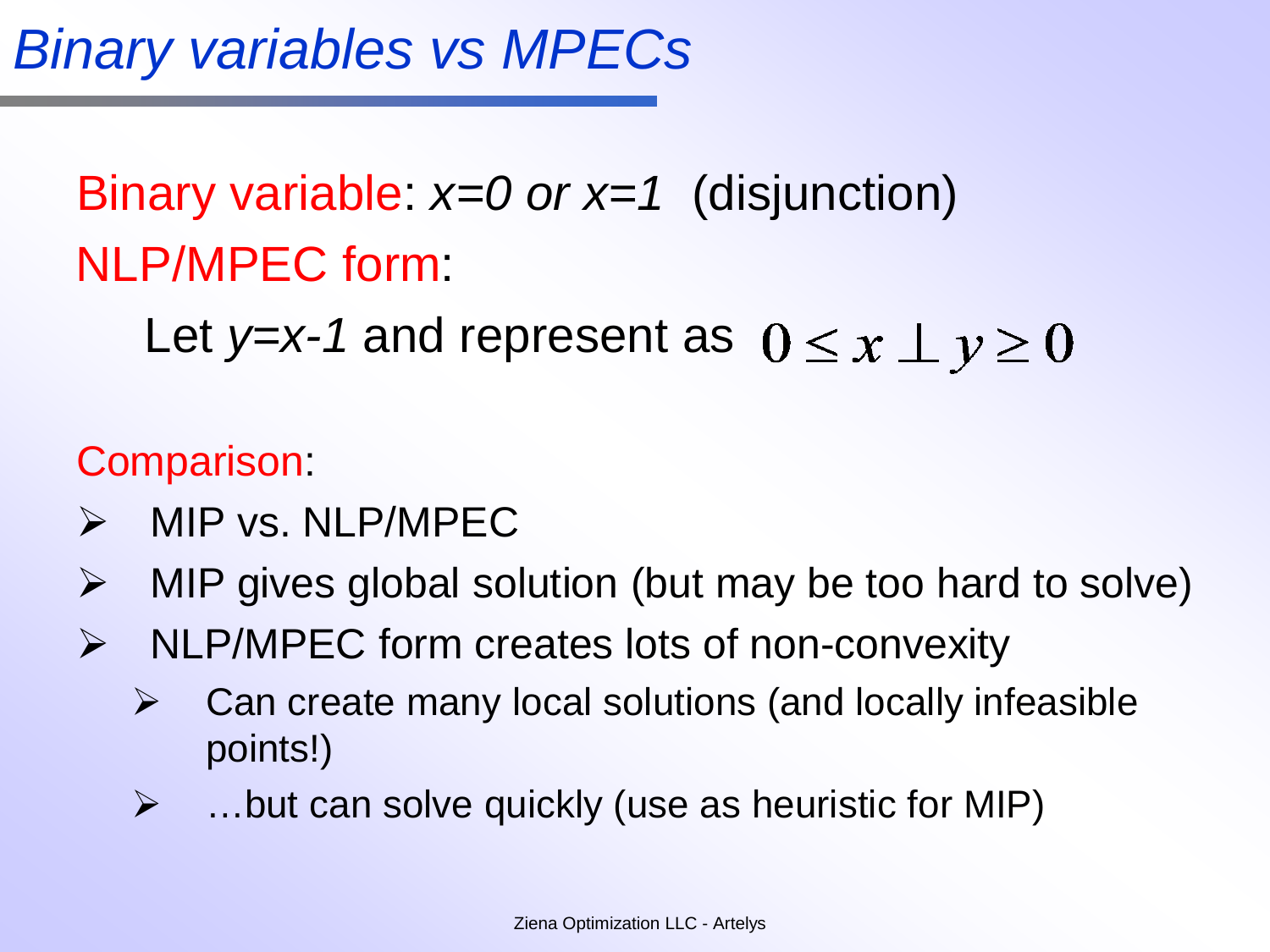### THE OPF PROBLEM

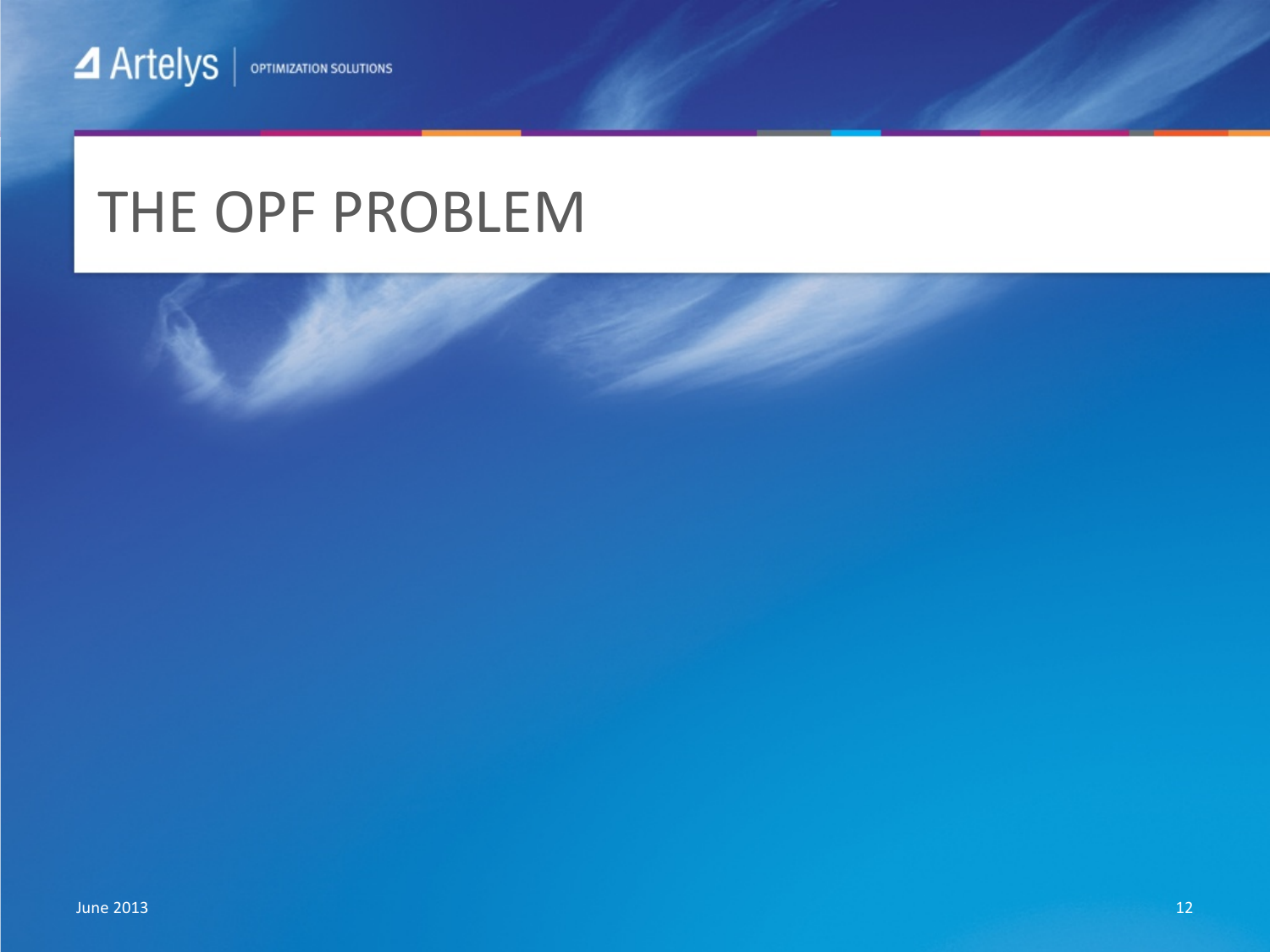### THE OPF MODEL

#### AC-OPF model

 $\blacktriangle$  Artelys

| Polar PQV formulation

**OPTIMIZATION SOLUTIONS** 

- Limits on voltage magnitudes
- | Maximum intensity levels on lines (nonlinear inequality constraints)
- Limits on production levels
- | Kirchhoff law at each node (nonlinear equality constraints)

#### 4 Generators operational constraints

- The active (P) and reactive  $(Q)$  power of a production group are
	- bounded if the group is ON
	- zeros if the group is OFF

#### **Objective** 4

**Minimize losses**  $\rightarrow$  similar to minimizing total production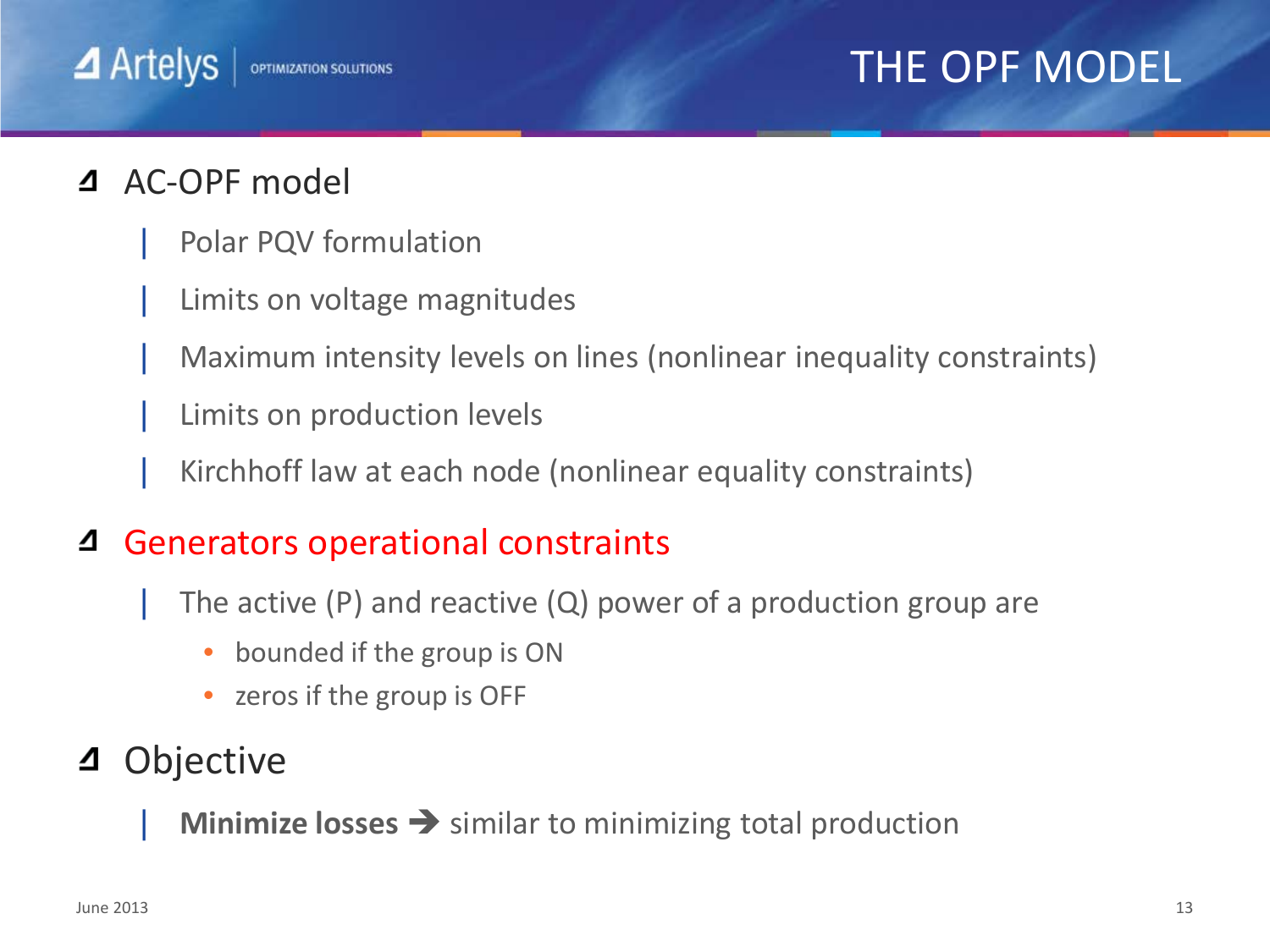### MINLP APPROACH

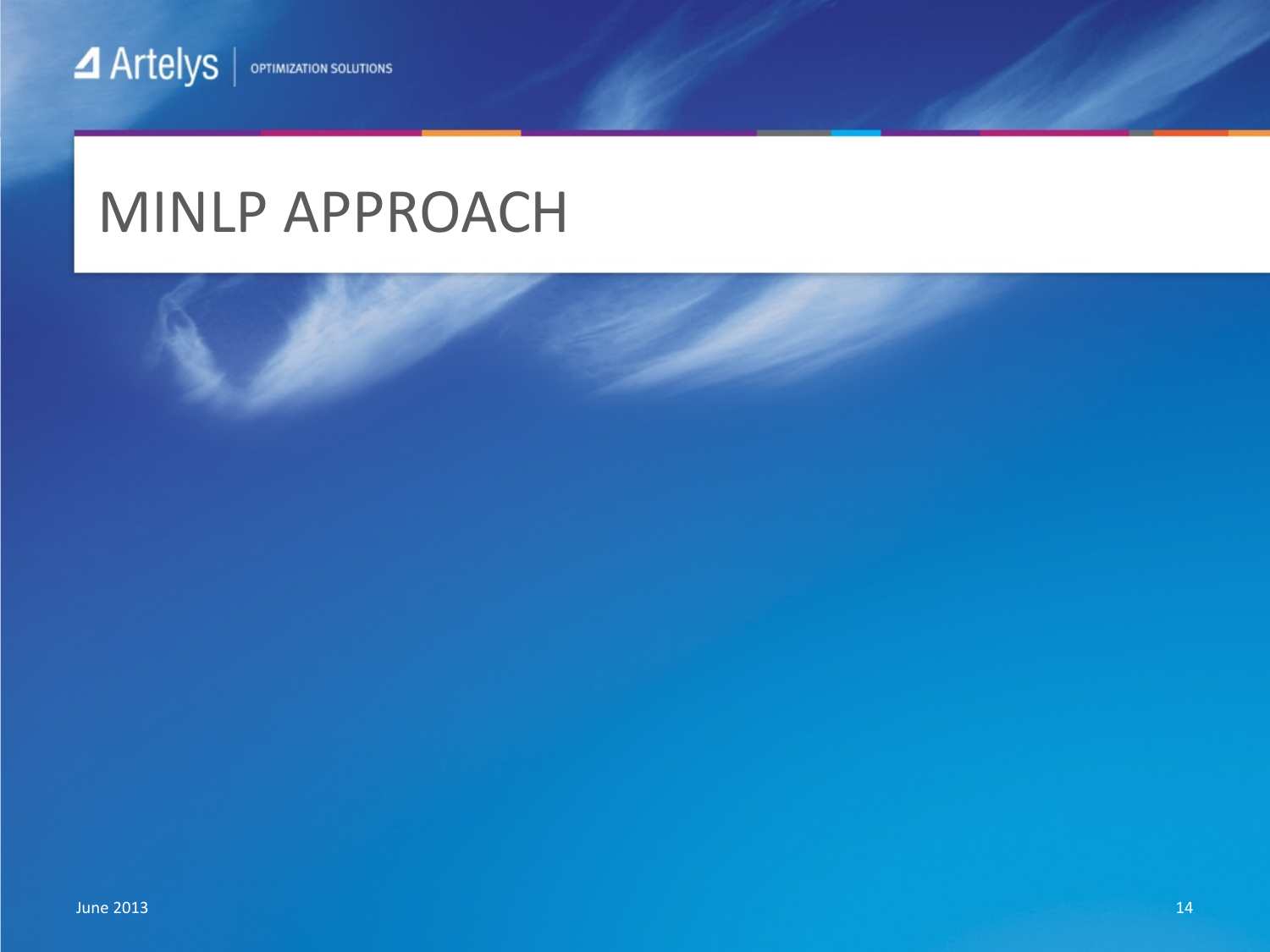#### MINLP FORMULATION

**4** Artelys **OPTIMIZATION SOLUTIONS** 

#### Group is OFF 4  $P = 0$  $Q=0$ 4 Group is ON  $P \in \left| {{P}^{MIN}},{P}^{MAX} \; \right|$  $\mathcal{Q} \in \left| \mathcal{Q}^{MIN}, \mathcal{Q}^{MAX} \right|$

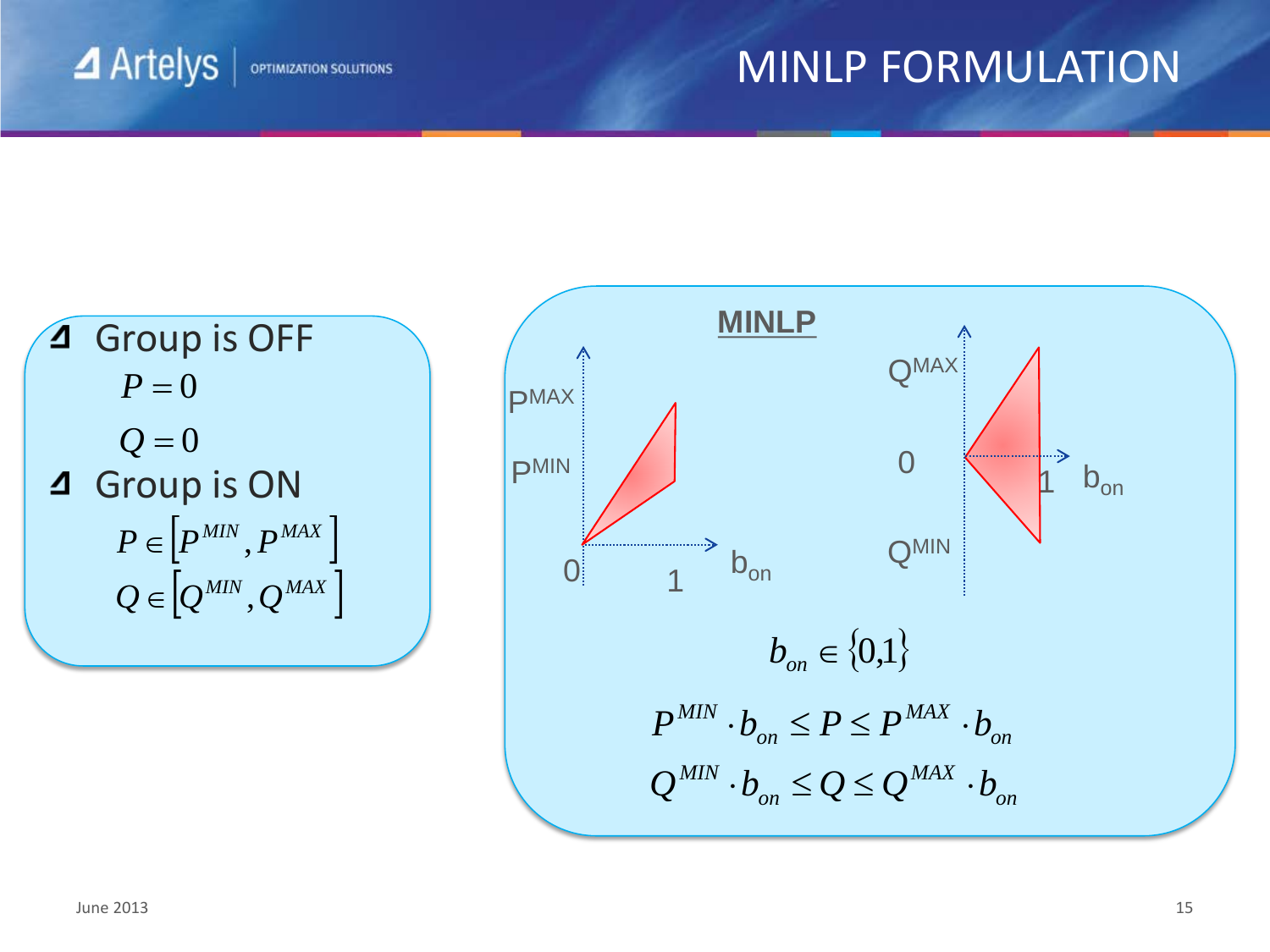$\blacktriangle$  Artelys **OPTIMIZATION SOLUTIONS** 

- Use of an instance from the literature (IEEE)  $\Delta$ 
	- Network composed of 662 nodes
	- | Input data : topology, productions and consumptions, limits on power and voltage
	- | Some phase-shifting transformers have variable transformer ratio
- Generation of 100 problem instances  $\Delta$ 
	- | Modifying production groups by adding a minimum capacity limit
		- $\triangleright$  Minimum capacity set to half of the maximum capacity
		- | Perturbation of consumption (±50%)
			- $\triangleright$  Conservation of the total demand in active/reactive power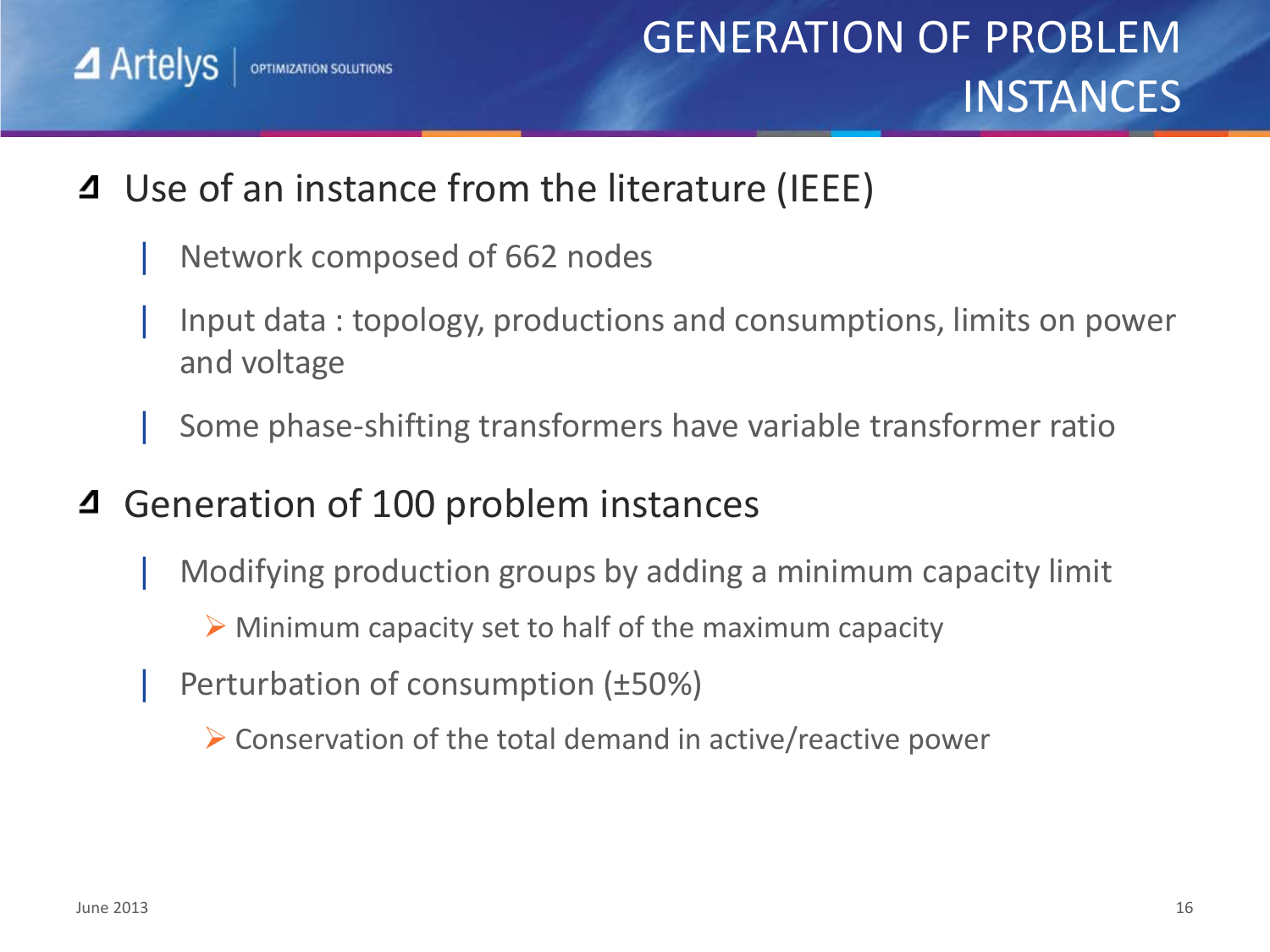

### MINLP FORMULATION

- 4 Algorithm : Branch-and-Bound of KNITRO 8.1.1
	- Intel Core 2 Duo @ 2.80 Ghz 4Go RAM

4 Average 13.2 seconds by instance

4 100 % success rate

4 Can we do faster?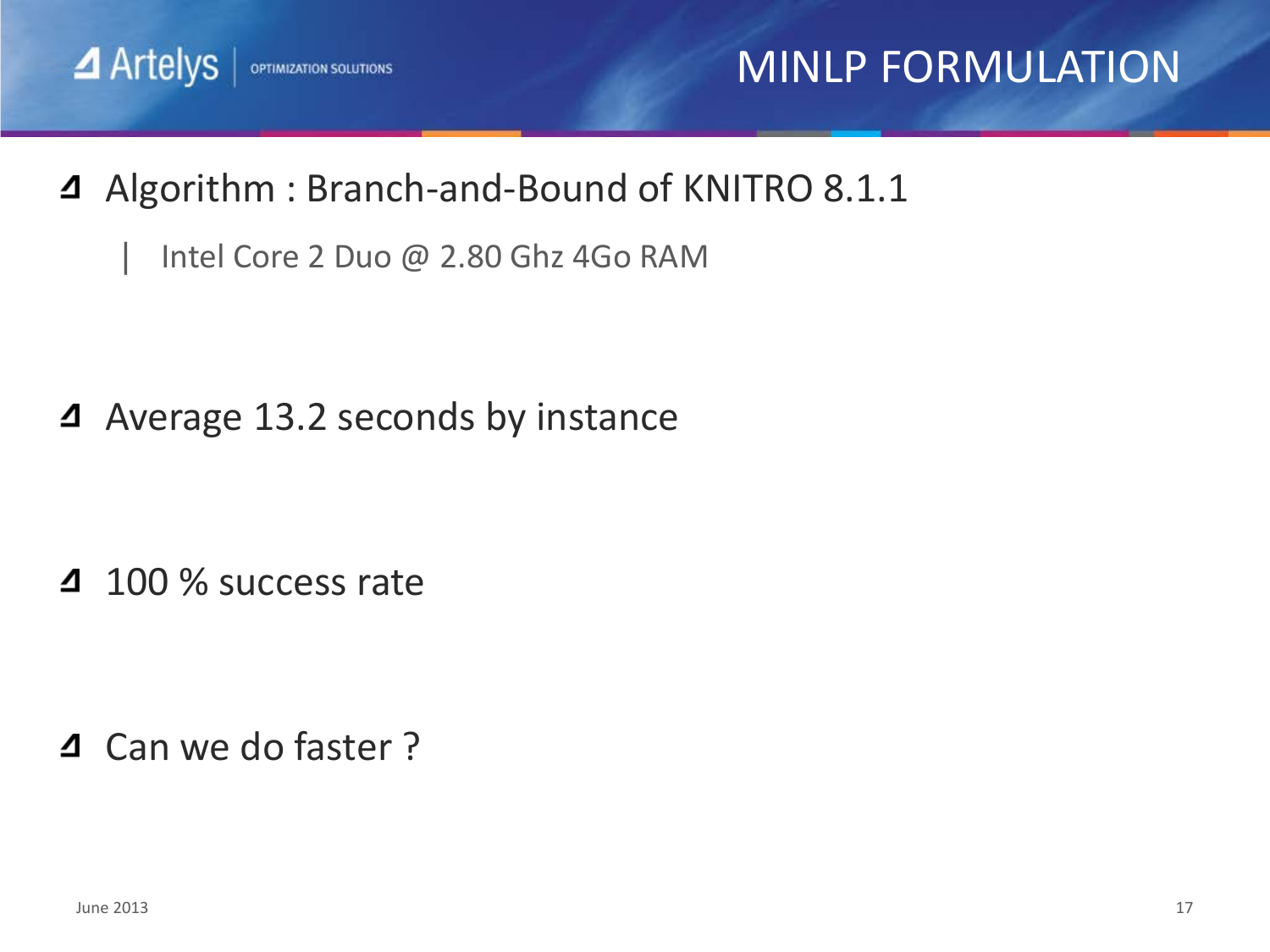### MPEC FORMULATIONS

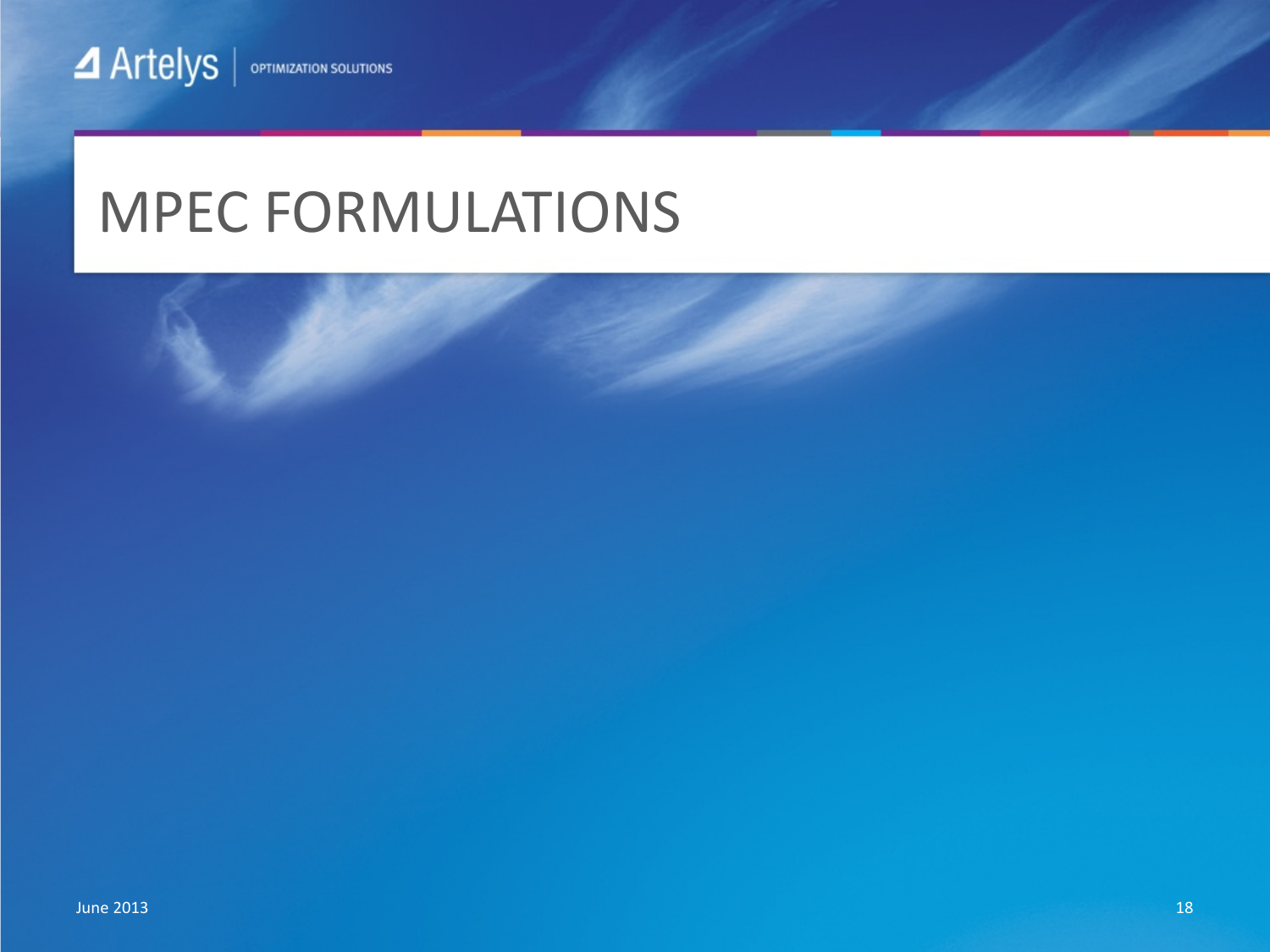### MODELING STARTUP/SHUTDOWN OF PRODUCTION GROUP

Use of complementarity constraints (MPEC) | 0≤ *x* ⊥ *y* ≥ 0 ⇔ (*x* = 0 *or y* = 0) and (*x*, *y* ≥ 0)

| Non-convex constraints on continuous variables

Various mathematical formulations are possible:

$$
0 \le x, y \quad xy \le \varepsilon
$$

**OPTIMIZATION SOLUTIONS** 

 $|0 \leq x, y$  and addition of a penalty term  $\pi \cdot x \cdot y$ 

Geometric representation:



 $\blacktriangle$  Artelys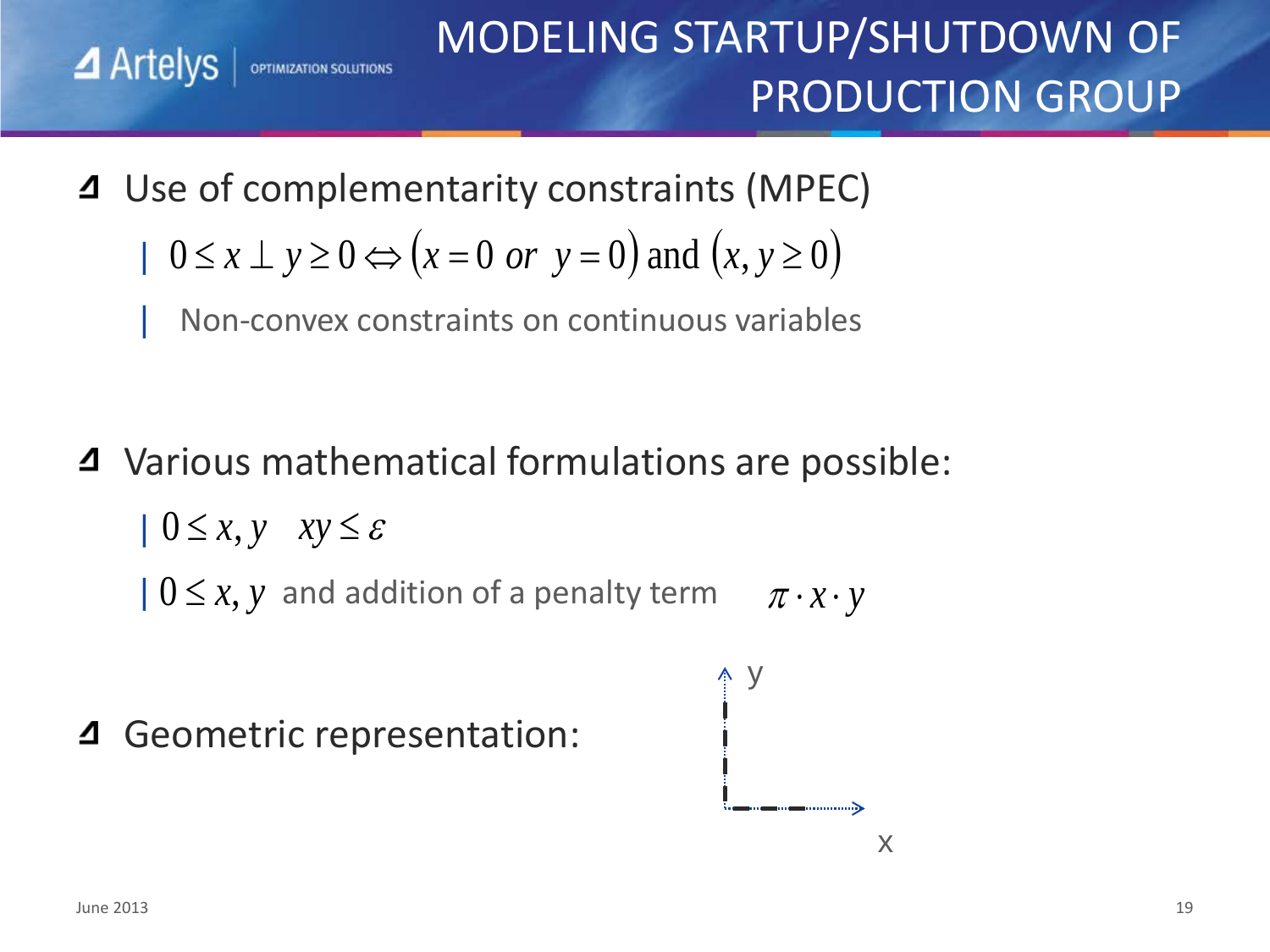Artelys | OPTIMIZATION SOLUTIONS MPEC-MINLP REFORMULATIONS

Reformulation of  $b_{on} \in \{0,1\}$  as an intersection of

| linear polyhedron:  $P^{MIN} \cdot b_{on} \le P \le P^{MAX} \cdot b_{on}$ *on MAX on*  $Q^{MIN} \cdot b_{_{on}} \leq Q \leq Q^{MAX} \cdot b_{_{off}}$ *MAX on*  $P^{MIN} \cdot b_{_{on}} \leq P \leq P^{MAX} \cdot b_{_{off}}$ 

complementarity constraints



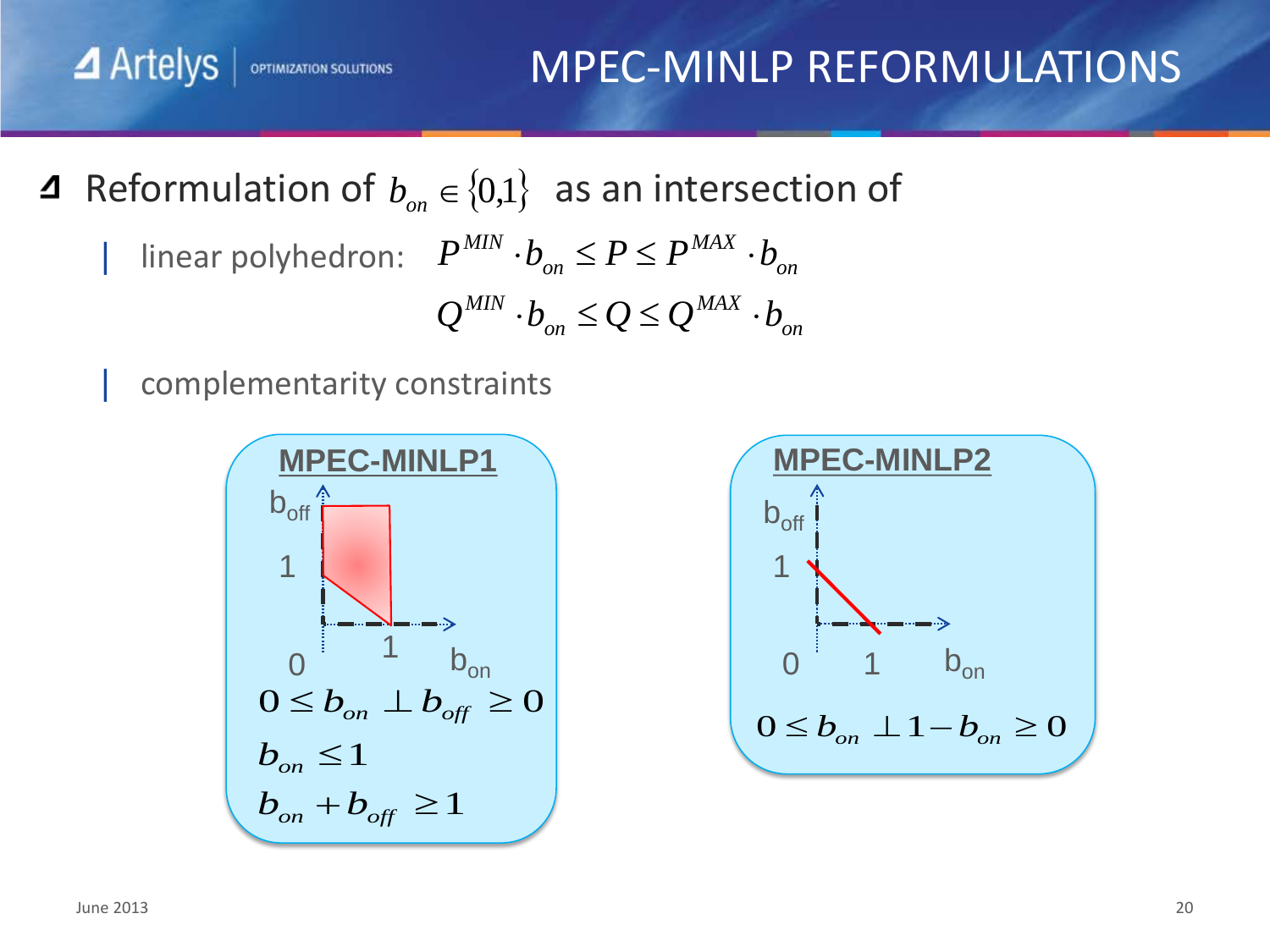### MPEC-NLP REFORMULATIONS



OPTIMIZATION SOLUTIONS

4 Reformulation of constraints on active/reactive powers P and Q instead of  $b_{\scriptscriptstyle on}$ 

> Leads to MPEC constraints linking P, Q and a new continuous slack variable  $S_p$

```
\boldsymbol{Q}^{MIN} \leq \boldsymbol{Q} \leq \boldsymbol{Q}^{MAX}0 \leq P \leq P^{MAX}MIN
P + S_p \geq P0 \leq P + Q^+ + Q^- \perp S_P \geq 0Q = Q^+ - Q^-, Q^+ \ge 0, Q^- \ge 0MPEC-NLP2
```
 $\blacktriangle$  Artelys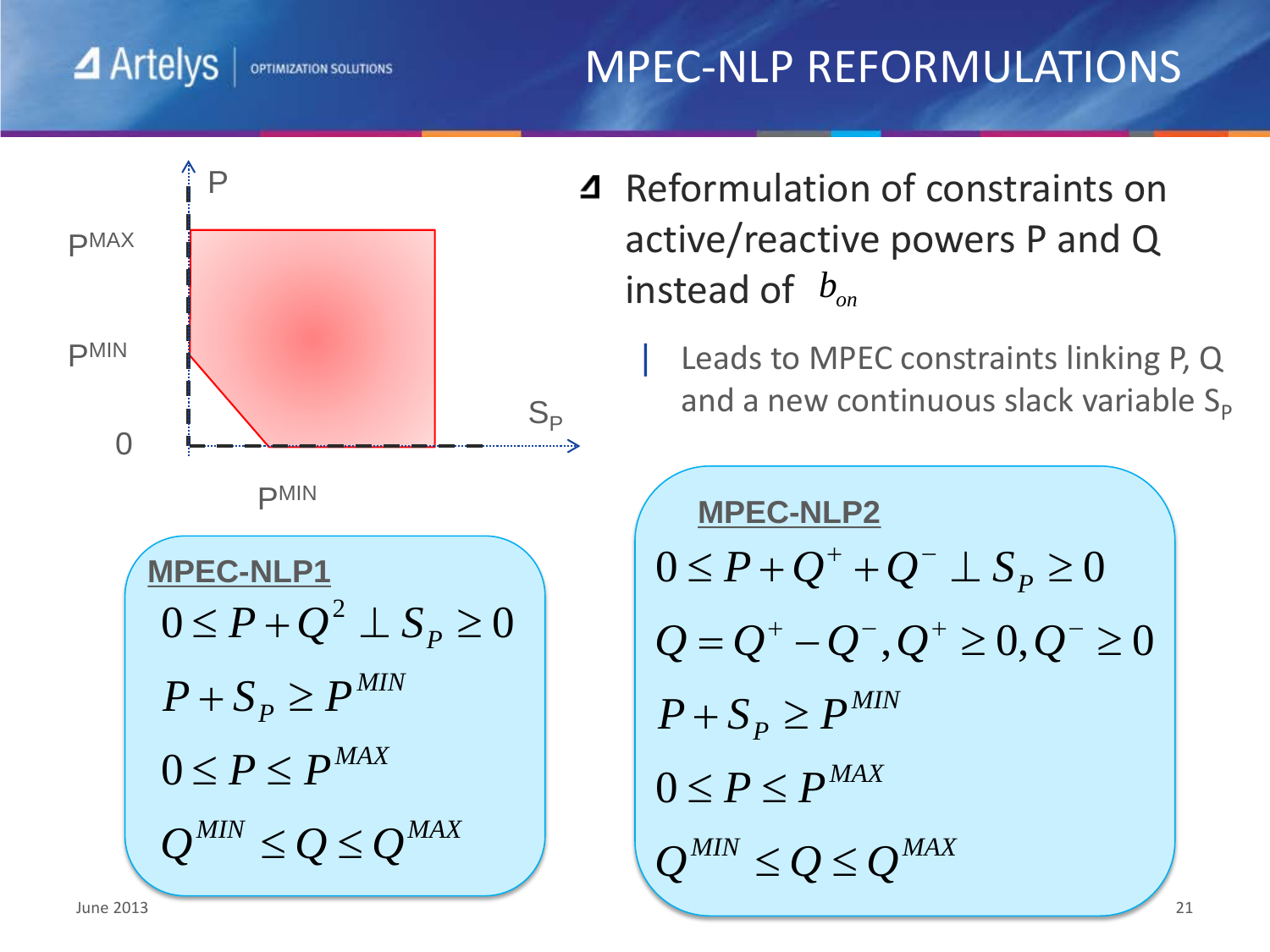### COMPUTATIONAL EXPERIMENTS

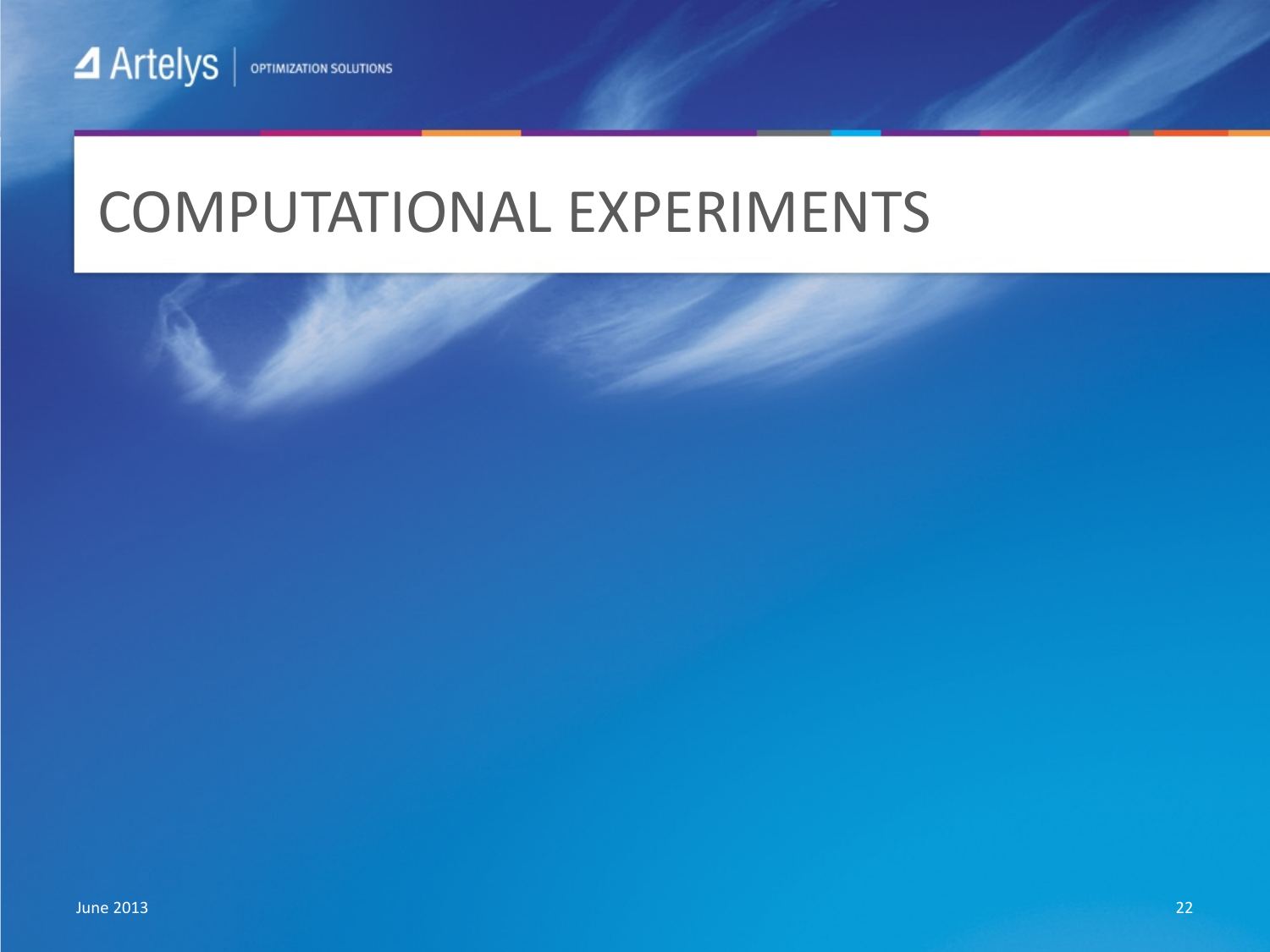#### Average results on the 100 instances With KNITRO 8.1.1 on Intel Core 2 Duo @ 2.80 Ghz 4Go RAM

| <b>Formulation</b> | <b>CPU time (s)</b> | Losses (SU) | % ON | % SUCCESS |
|--------------------|---------------------|-------------|------|-----------|
| <b>MINLP</b>       | 13.2                | 3.12        | 98.6 | 100       |
| MPEC-MINLP1        | 1.89                | 5.08        | 80.6 | 80        |
| MPEC-MINLP2        | 0.85                | 3.80        | 94.4 | 98        |
| MPEC-NLP1          | 1.33                | 3.16        | 99.7 | 98        |
| MPEC-NLP2          | 2.03                | 4.01        | 91.8 | 100       |

- **4** The MPEC heuristics are faster than the MINLP approaches
- The various approaches converge to different solution points
	- with varying numbers of active generators
	- with varying losses

**OPTIMIZATION SOLUTIONS** 

**4** Artelys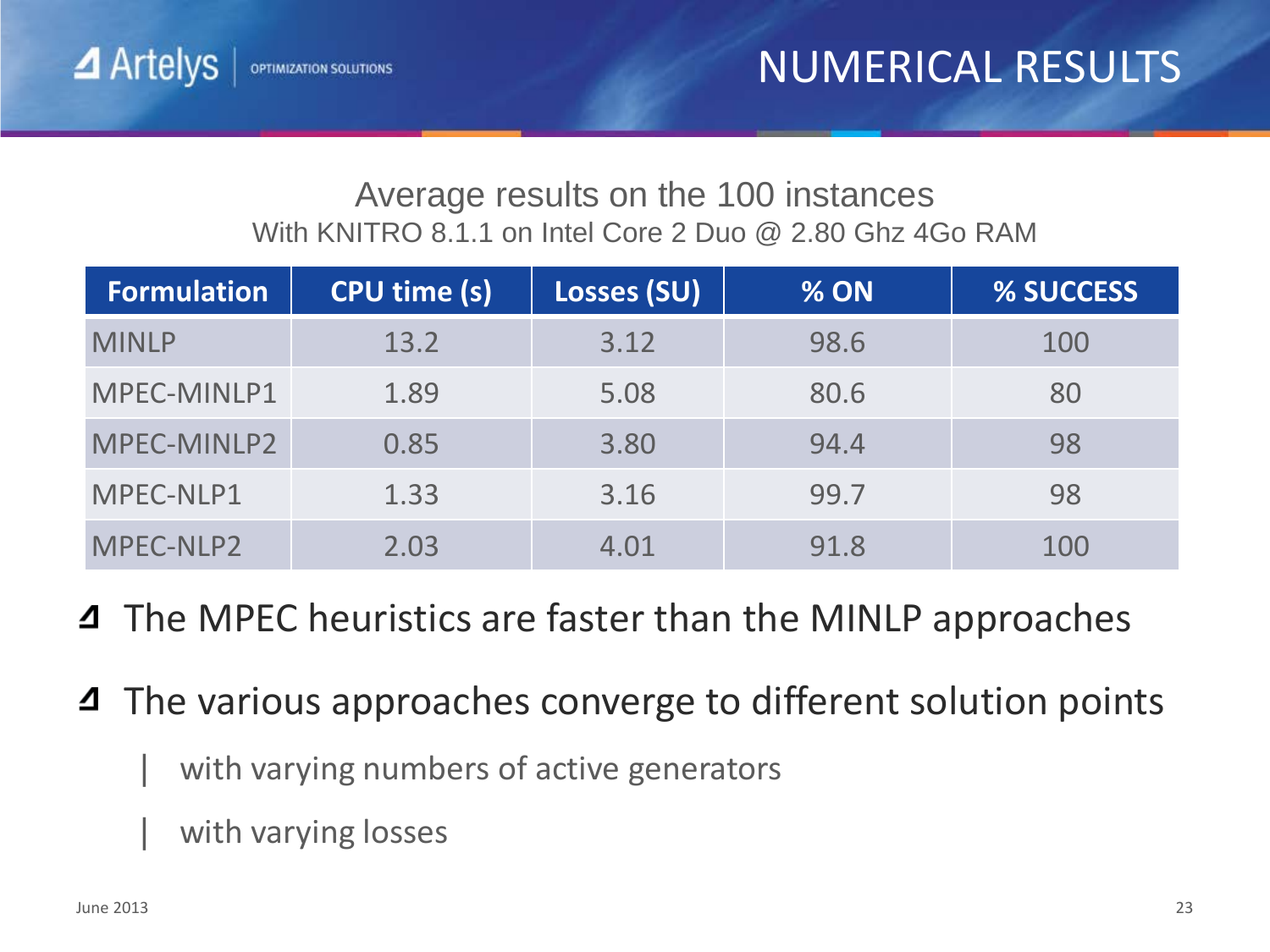#### Average results on the 100 instances With KNITRO 8.1.1 on Intel Core 2 Duo @ 2.80 Ghz 4Go RAM

| <b>Formulation</b> | CPU time (s) |      | % ON | % SUCCESS |
|--------------------|--------------|------|------|-----------|
| <b>MINLP</b>       | 13.2         | 3.12 | 98.6 | 100       |
| MPEC-MINLP2        | 0.85         | 3.80 | 94.4 | 98        |
| MPEC-NLP1          | 1.33         | 3.16 | 99.7 | 98        |

#### MPEC-NLP1 converge towards solutions close to MINLP ◢

- in terms of losses (near-optimal solutions)
- in terms of active production groups

#### MPEC-MINLP2 is faster than MPEC-NLP1

but losses are higher (sub-optimal solutions)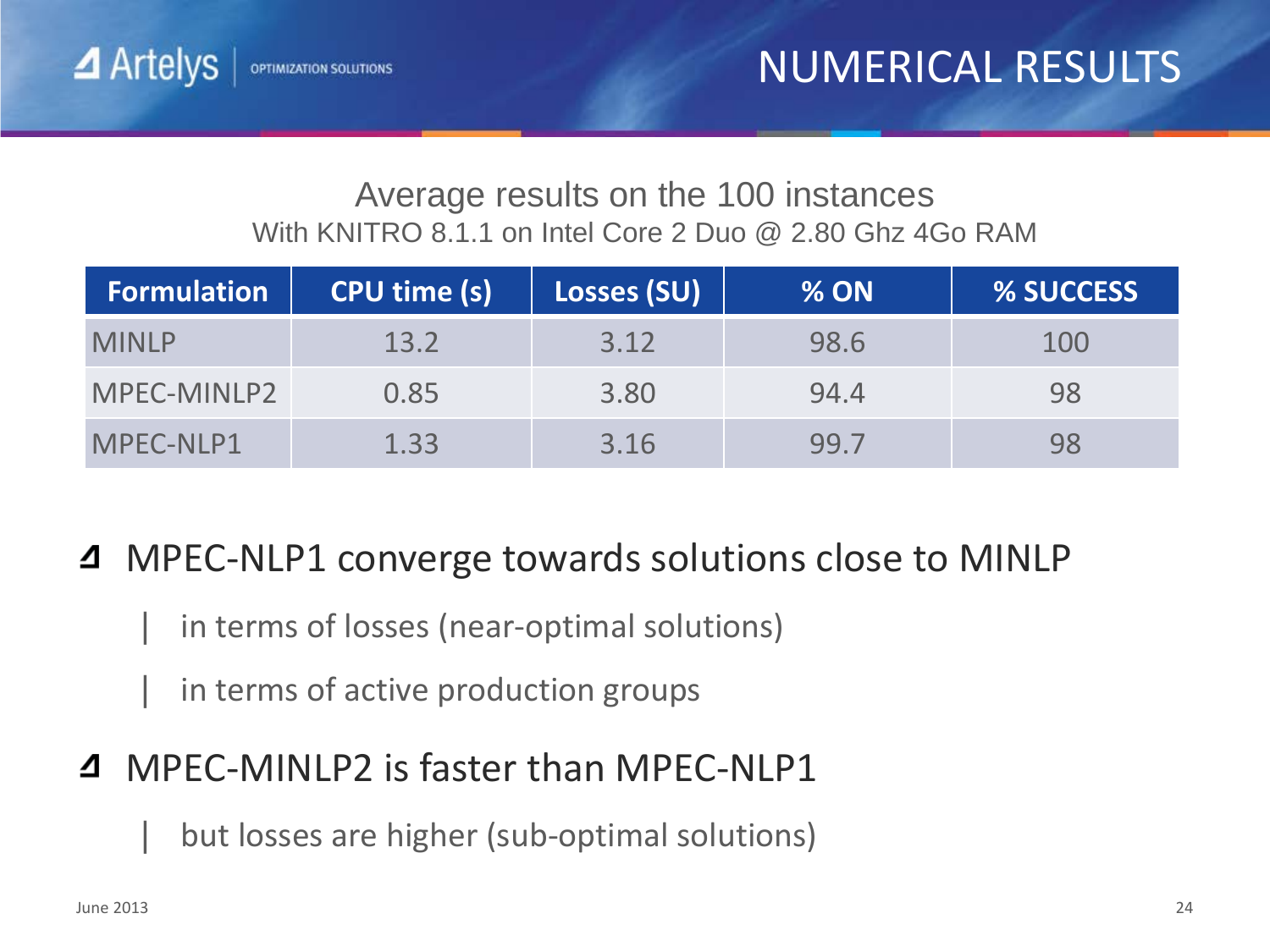

- MPEC models may be a good heuristics alternative to solve  $\Delta$ non-convex MINLP problems
	- | Branch-and-bound tends to be slow
	- | Good when combinatorial choices are not too hard
- 4 Some success in applying this technique to AC-OPD models
	- Use complementarity constraints to model startup/shutdown decisions
- Future work (iTesla project)
	- | Apply to large instances
		- >7000 nodes, >8000 lines
	- | Analyze robustness on a large number of instances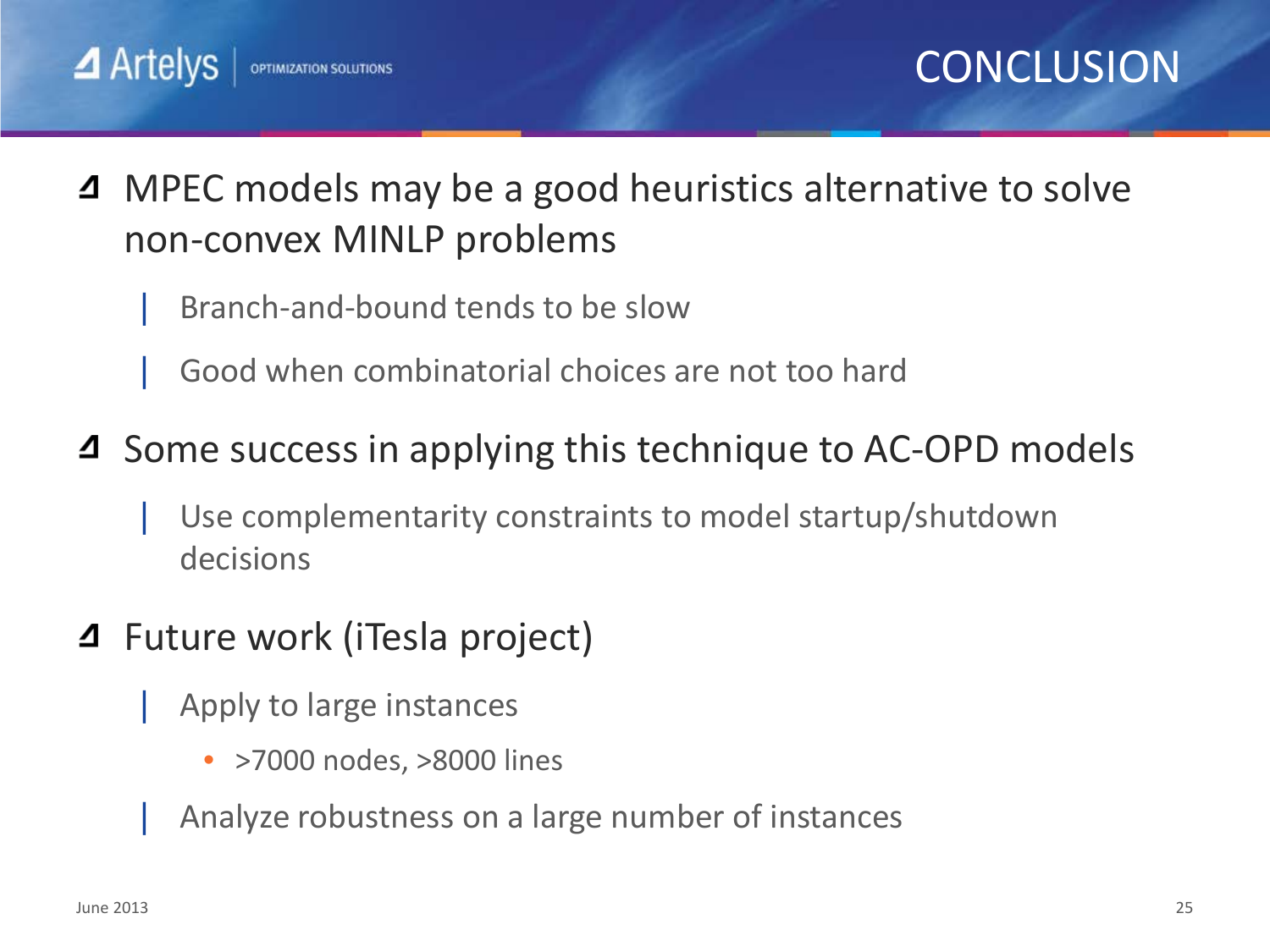# **4** Artelys

#### **OPTIMIZATION SOLUTIONS**

### **THANK YOU FOR YOUR ATTENTION**

TRIAL VERSION CAN BE DOWNLOADED AT MORE INFO AT June 2013